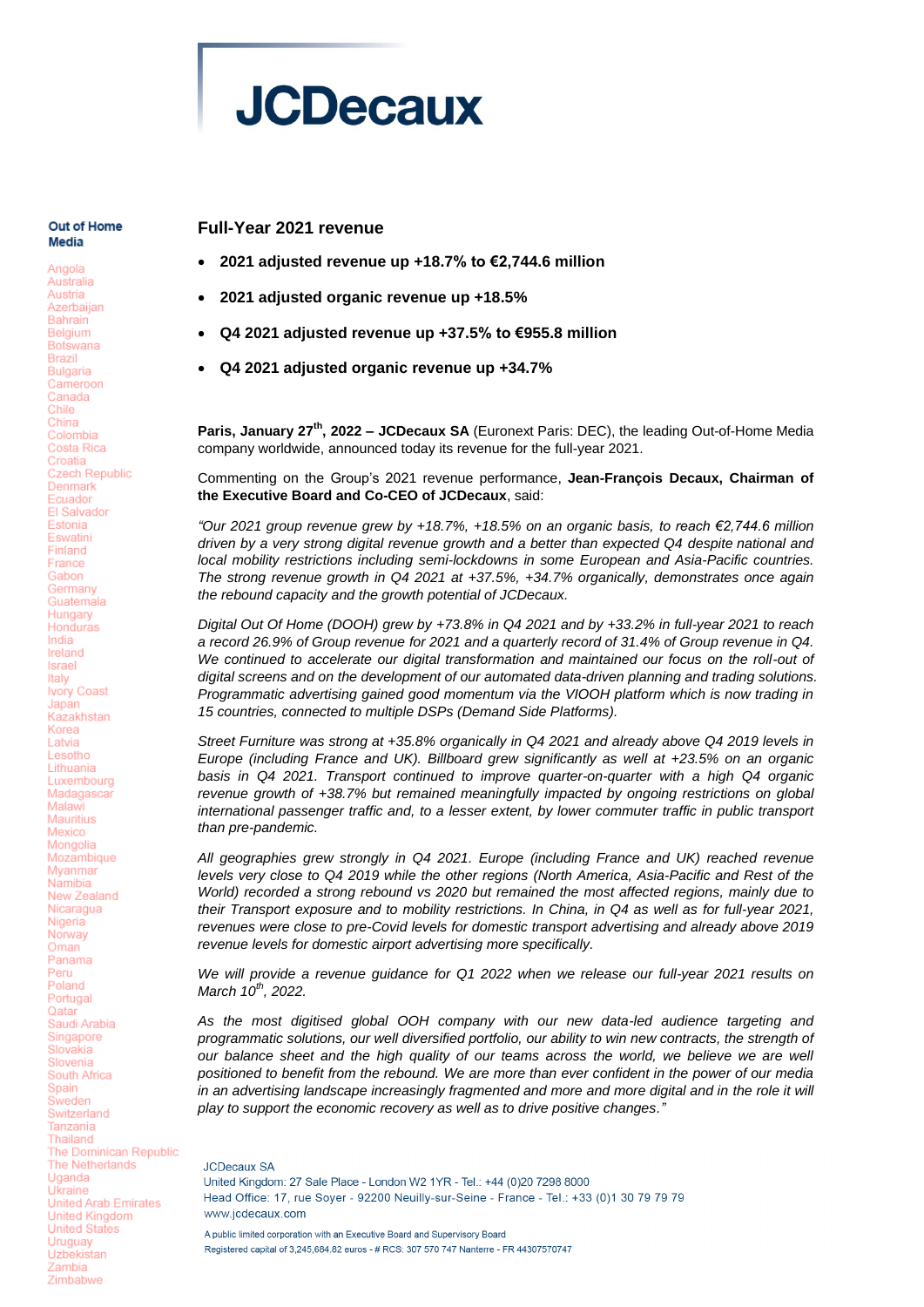

Following the adoption of IFRS 11 from January  $1<sup>st</sup>$ , 2014, the operating data presented below is adjusted to include our *prorata* share in companies under joint control. Please refer to the paragraph "Adjusted data" on pages 2 and 3 of this release for the definition of adjusted data and reconciliation with IFRS.

The values shown in the tables are generally expressed in millions of euros. The sum of the rounded amounts or variations calculations may differ, albeit to an insignificant extent, from the reported values.

2021 adjusted revenue increased by +18.7% to €2,744.6 million compared to €2,311.8 million in 2020. Excluding the positive impact from foreign exchange variations and the negative impact from changes in perimeter, adjusted organic revenue increased by +18.5%. Adjusted organic advertising revenue, excluding revenue related to sale, rental and maintenance of street furniture and advertising displays, increased by +18.9% in 2021.

Adjusted revenue of the fourth quarter of 2021 increased by +37.5% to €955.8 million compared to €695.1 million in the fourth quarter of 2020. Excluding the positive impact from foreign exchange variations and the negative impact from changes in perimeter, adjusted organic revenue increased by +34.7%.Adjusted organic advertising revenue, excluding revenue related to sale, rental and maintenance of street furniture and advertising displays, increased by +37.0% in Q4 2021.

# **By activity:**

| <b>Full-Year</b><br>adjusted revenue | 2021 (€m) | 2020 (€m) | Reported<br>growth | Organic<br>growth <sup>(a)</sup> |
|--------------------------------------|-----------|-----------|--------------------|----------------------------------|
| <b>Street Furniture</b>              | 1.440.1   | 1,131.1   | $+27.3%$           | $+26.3%$                         |
| Transport                            | 877.8     | 810.9     | $+8.2\%$           | $+8.5%$                          |
| <b>Billboard</b>                     | 426.7     | 369.7     | $+15.4%$           | $+16.6%$                         |
| Total                                | 2,744.6   | 2,311.8   | $+18.7%$           | $+18.5%$                         |

*(a) Excluding acquisitions/divestitures and the impact of foreign exchange*

| Q4 adjusted revenue     | 2021 (€m) | 2020 (€m) | <b>Reported</b><br>growth | Organic<br>growth <sup>(a)</sup> |
|-------------------------|-----------|-----------|---------------------------|----------------------------------|
| <b>Street Furniture</b> | 509.3     | 369.5     | +37.8%                    | $+35.8%$                         |
| Transport               | 307.6     | 215.4     | +42.8%                    | $+38.7%$                         |
| <b>Billboard</b>        | 138.8     | 110.2     | $+26.0%$                  | $+23.5%$                         |
| <b>Total</b>            | 955.8     | 695.1     | $+37.5%$                  | $+34.7%$                         |

*(a) Excluding acquisitions/divestitures and the impact of foreign exchange*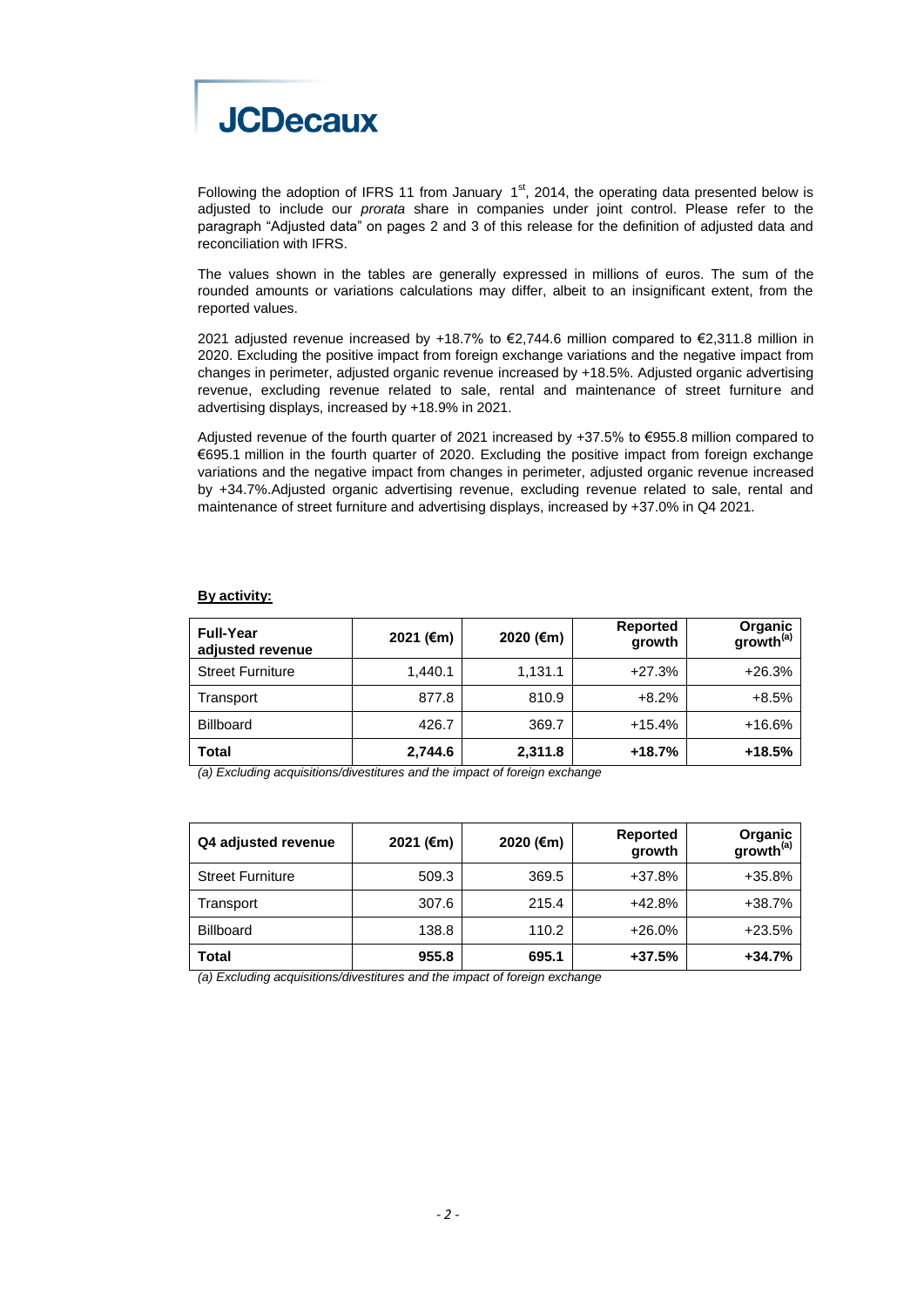

# **By geographic area:**

| <b>Full-Year</b><br>adjusted revenue | 2021 (€m) | 2020 (€m) | <b>Reported</b><br>growth | Organic<br>growth <sup>(a)</sup> |
|--------------------------------------|-----------|-----------|---------------------------|----------------------------------|
| Europe <sup>(b)</sup>                | 824.5     | 694.3     | $+18.8%$                  | $+18.4%$                         |
| Asia-Pacific                         | 695.9     | 603.5     | $+15.3%$                  | $+14.3%$                         |
| France                               | 532.6     | 442.8     | $+20.3%$                  | $+17.2%$                         |
| Rest of the World                    | 274.9     | 206.3     | $+33.3%$                  | $+43.1%$                         |
| United Kingdom                       | 253.3     | 203.8     | $+24.3%$                  | $+20.1%$                         |
| North America                        | 163.4     | 161.3     | $+1.3%$                   | $+4.8%$                          |
| Total                                | 2,744.6   | 2,311.8   | $+18.7%$                  | $+18.5%$                         |

*(a) Excluding acquisitions/divestitures and the impact of foreign exchange*

*(b) Excluding France and the United Kingdom*

Please note that the geographic comments hereafter refer to organic revenue growth.

# **STREET FURNITURE**

Full-year adjusted revenue increased by  $+27.3%$  to €1,440.1 million ( $+26.3%$  on an organic basis). All geographies performed strongly versus 2020.

In the fourth quarter, adjusted revenue increased by +37.8% to €509.3 million (+35.8% on an organic basis). All geographies performed strongly compared to Q4 2020 with Europe (including France and UK) above Q4 2019 levels despite the work from home mandate in many countries. Asia-Pacific continued to improve sequentially but remained affected by restrictions on mobility linked to Covid19.

# **TRANSPORT**

Full-year adjusted revenue increased by  $+8.2\%$  to €877.8 million ( $+8.5\%$  on an organic basis) impacted by low international air traffic due to the Covid19 pandemic while revenues from public transport assets remained temporarily affected by local mobility restrictions. In China, revenues were close to pre-Covid levels for domestic transport advertising (including metros, buses, domestic airport terminals) and already above 2019 revenue levels for domestic airport advertising more specifically.

In the fourth quarter, the sequential improvement continued with an adjusted revenue growth of +42.8% to €307.6 million (+38.7% on an organic basis). All geographies grew significantly year-onyear.

### **BILLBOARD**

Full-year adjusted revenue increased by +15.4% to €426.7 million (+16.6% on an organic basis), growing significantly in all geographies vs 2020.

In the fourth quarter, adjusted revenue increased by +26.0% to €138.8 million (+23.5% on an organic basis). All regions are growing strongly with UK already above Q4 2019 revenues.

### **ADJUSTED DATA**

Under IFRS 11, applicable from January  $1<sup>st</sup>$ , 2014, companies under joint control are accounted for using the equity method.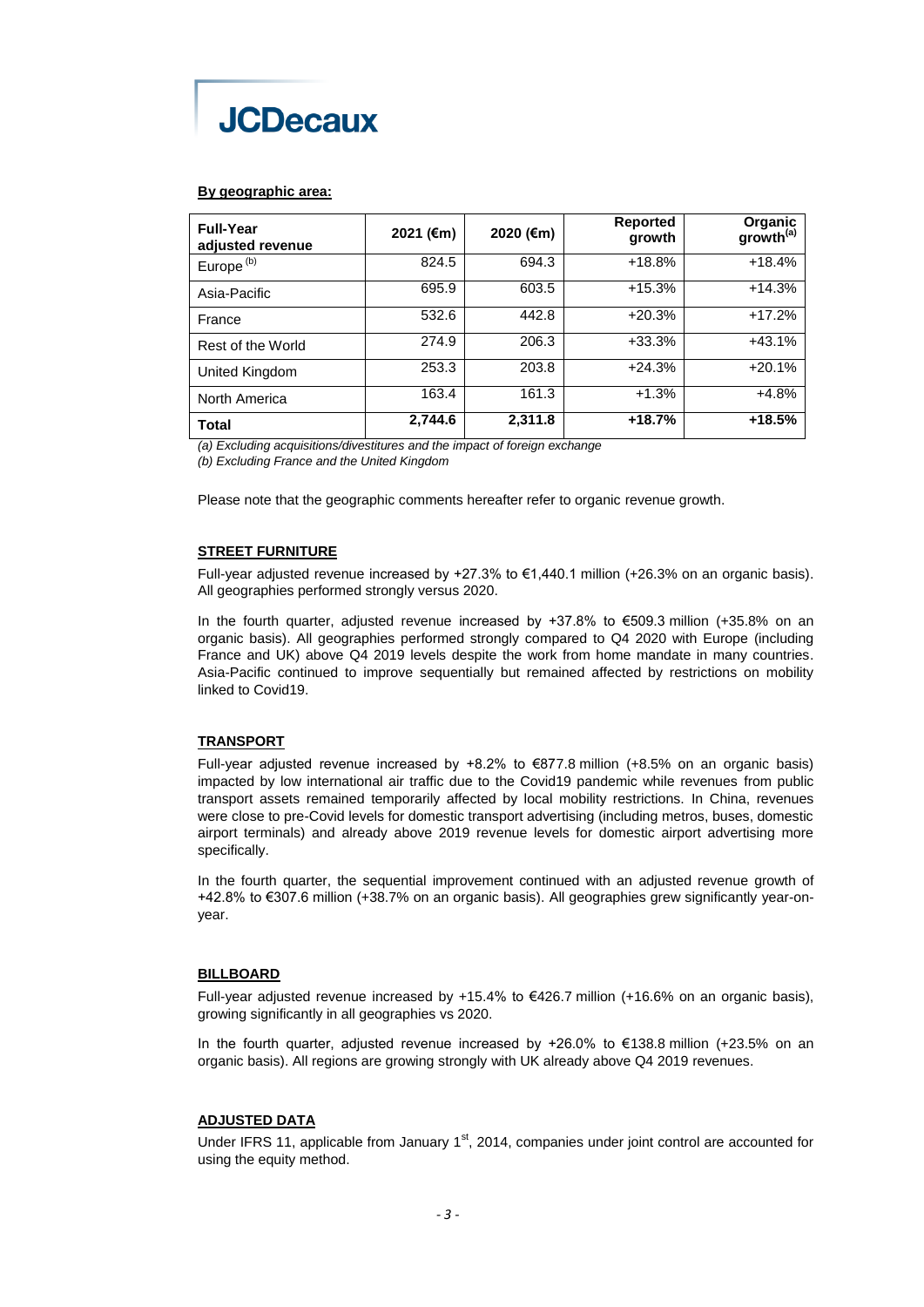

However, in order to reflect the business reality of the Group, operating data of the companies under joint control will continue to be proportionately integrated in the operating management reports used by directors to monitor the activity, allocate resources and measure performance.

Consequently, pursuant to IFRS 8, Segment Reporting presented in the financial statements complies with the Group's internal information, and the Group's external financial communication therefore relies on this operating financial information. Financial information and comments are therefore based on "adjusted" data, consistent with historical data prior to 2014, which is reconciled with IFRS financial statements.

In Q4 2021, the impact of IFRS 11 on adjusted revenue was -€74.8 million (-€58.9 million in Q4 2020), leaving IFRS revenue at €881.0 million (€636.2 million in Q4 2020).

For 2021, the impact of IFRS 11 on adjusted revenue was -€222.1 million (-€212.0 million for 2020), leaving IFRS revenue at €2,522.5 million (€2,099.8 million for 2020).

#### **ORGANIC GROWTH DEFINITION**

The Group's organic growth corresponds to the adjusted revenue growth excluding foreign exchange impact and perimeter effect. The reference fiscal year remains unchanged regarding the reported figures, and the organic growth is calculated by converting the revenue of the current fiscal year at the average exchange rates of the previous year and taking into account the perimeter variations *prorata temporis*, but including revenue variations from the gains of new contracts and the losses of contracts previously held in our portfolio.

| €m                                              |                     | Q <sub>1</sub> | Q <sub>2</sub> | Q <sub>3</sub> | Q4       | <b>FY</b> |
|-------------------------------------------------|---------------------|----------------|----------------|----------------|----------|-----------|
|                                                 |                     |                |                |                |          |           |
| 2020 adjusted revenue                           | (a)                 | 723.6          | 351.9          | 541.2          | 695.1    | 2,311.8   |
|                                                 |                     |                |                |                |          |           |
| 2021 IFRS revenue                               | (b)                 | 416.7          | 577.7          | 647.1          | 881.0    | 2,522.5   |
| IFRS 11 impacts                                 | (c)                 | 37.6           | 50.3           | 59.4           | 74.8     | 222.1     |
| 2021 adjusted revenue                           | $(d) = (b) + (c)$   | 454.3          | 628.1          | 706.5          | 955.8    | 2,744.6   |
| Currency impacts                                | (e)                 | 10.6           | 4.8            | $-6.6$         | $-15.3$  | $-6.5$    |
| 2021 adjusted revenue at<br>2020 exchange rates | $(f) = (d) + (e)$   | 464.9          | 632.8          | 699.9          | 940.4    | 2,738.0   |
| Change in scope                                 | (g)                 | 8.0            | 1.0            | $-3.8$         | $-3.8$   | 1.4       |
| 2021 adjusted organic<br>revenue                | $(h) = (f) + (g)$   | 472.9          | 633.9          | 696.1          | 936.6    | 2,739.4   |
|                                                 |                     |                |                |                |          |           |
| Organic growth                                  | $(i) = (h) / (a) -$ | $-34.6%$       | $+80.2%$       | $+28.6%$       | $+34.7%$ | +18.5%    |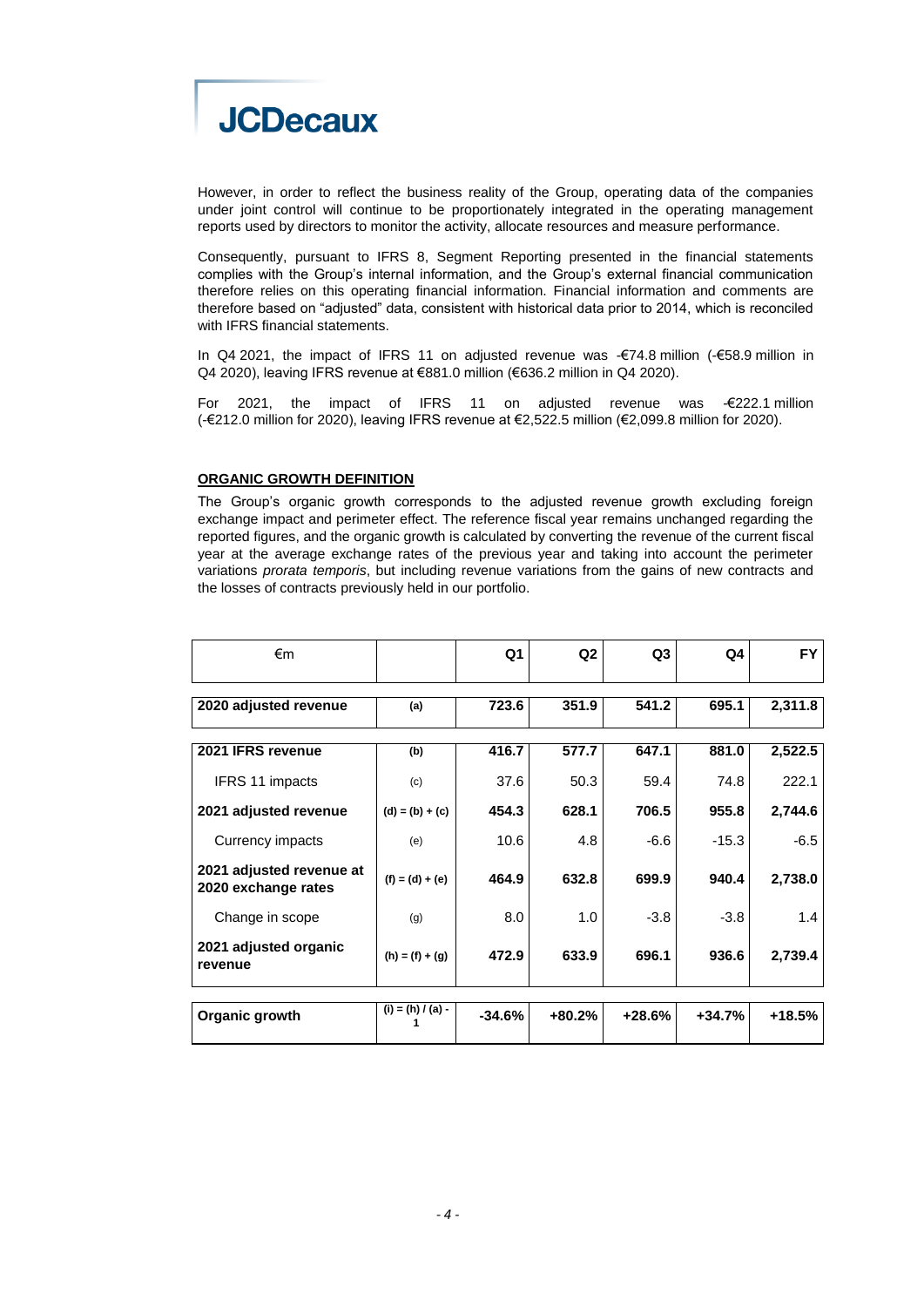# **JCDecaux**

| €m           | Impact of currency as<br>of December 31st, 2021 |
|--------------|-------------------------------------------------|
| <b>USD</b>   | 5.7                                             |
| <b>RMB</b>   | $-10.2$                                         |
| <b>GBP</b>   | $-8.6$                                          |
| <b>AUD</b>   | $-8.2$                                          |
| Other        | 14.8                                            |
|              |                                                 |
| <b>Total</b> | $-6.5$                                          |

| Average exchange rate | FY 2021 | FY 2020 |
|-----------------------|---------|---------|
|                       |         |         |
| <b>USD</b>            | 0.8455  | 0.8755  |
|                       |         |         |
| <b>RMB</b>            | 0.1311  | 0.1270  |
| GBP                   | 1.1633  | 1.1240  |
|                       |         |         |
| AUD                   | 0.6349  | 0.6043  |
|                       |         |         |